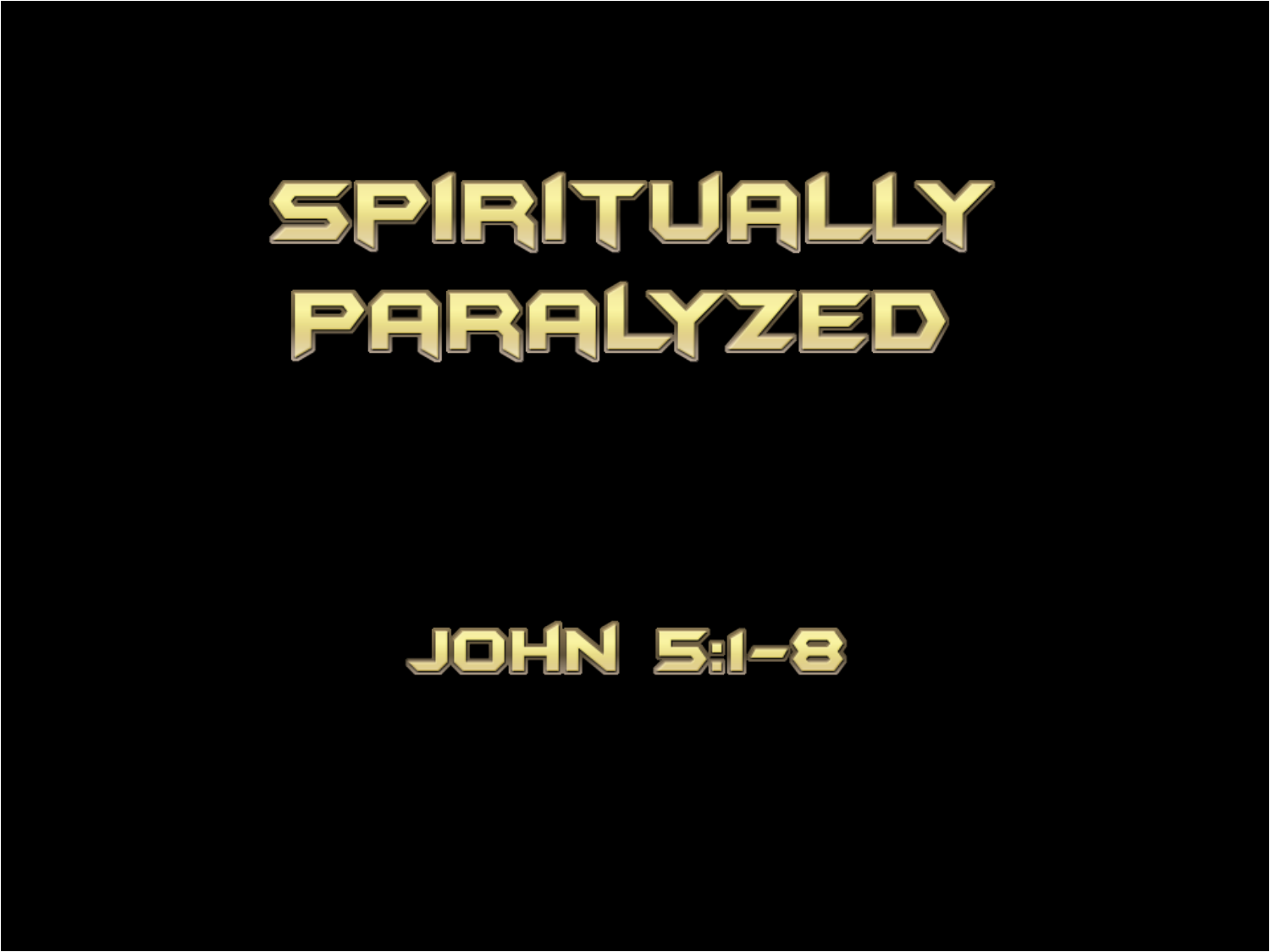- **A. The World Is Becoming A Spiritual Desert Psalm 14:2-3**
- **2 The LORD looked down from heaven upon the children of men, to see if there were any that did understand, and seek God.**
- **3 They are all gone aside, they are all together become filthy: there is none that doeth good, no, not one.**

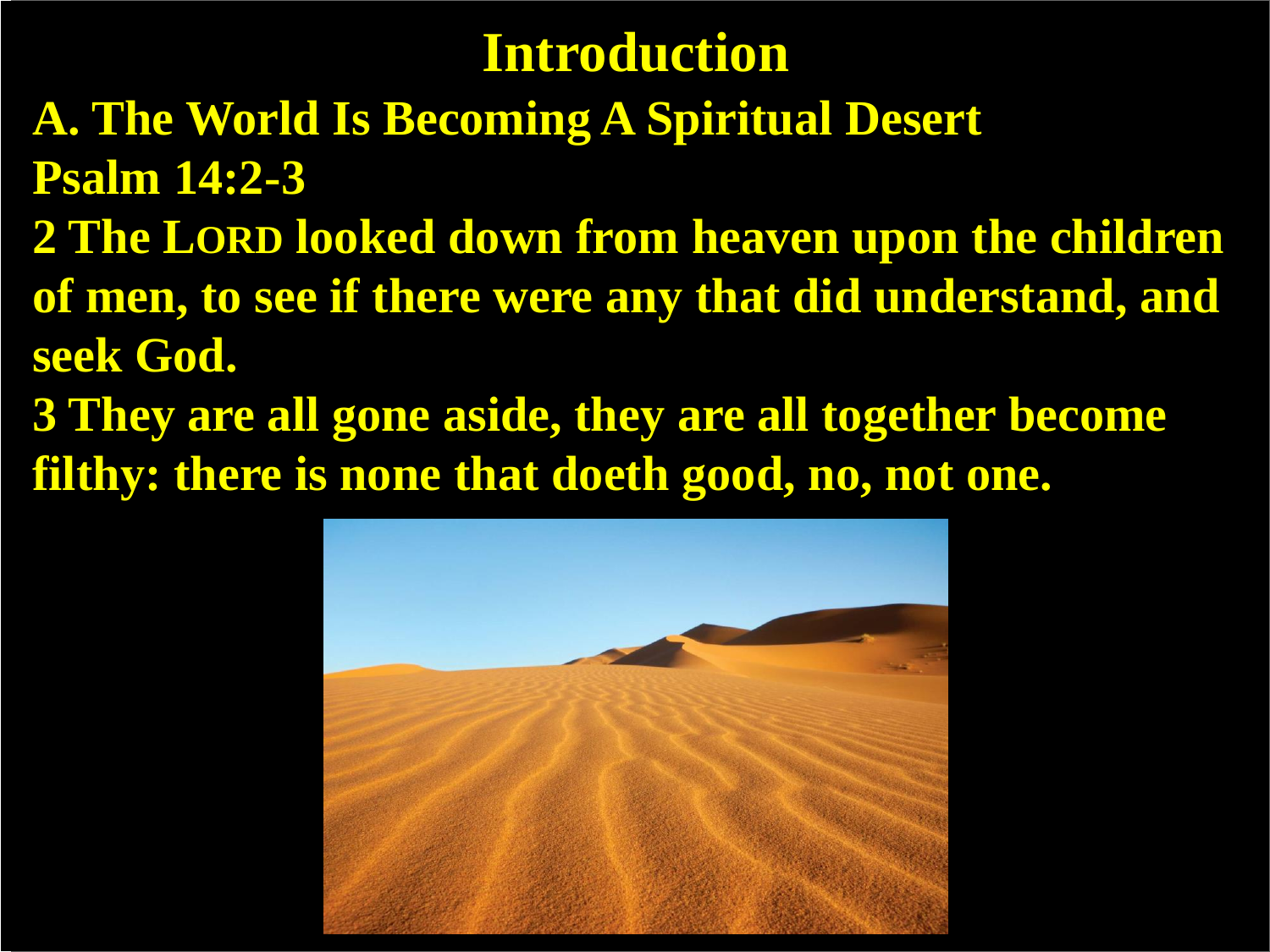#### **B. Signs Of Being Spiritually Dry**

- **1. When there is no desire for Bible study and prayer**
- **2. When spiritual conversation embarrasses you**
- **3. When you rationalize sin**
- **4. When you quote scripture and attend services, but it doesn't make a difference in your life**
- **5. When money dominates your life**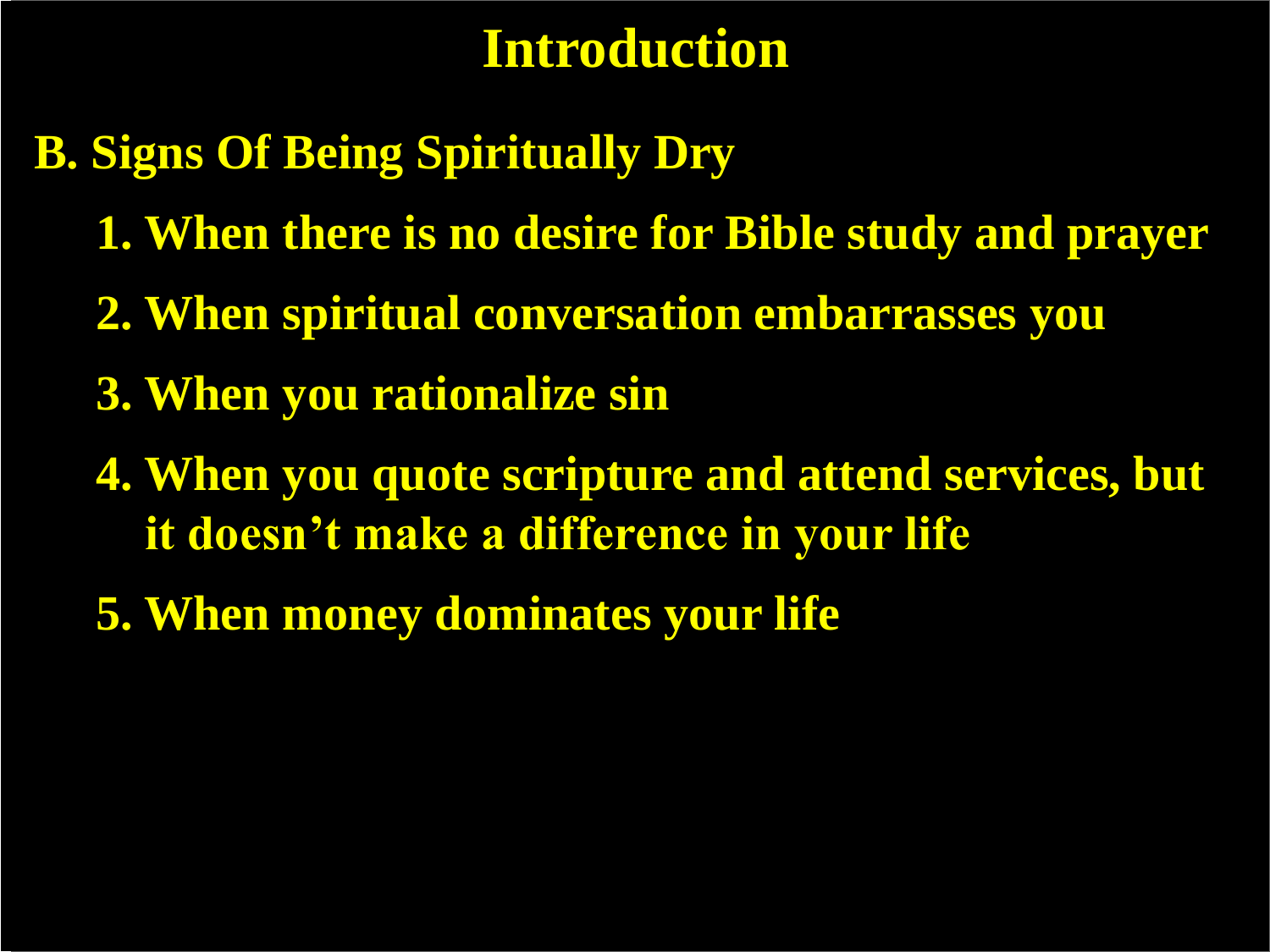**B. Signs Of Being Spiritually Dry – continued 6. When it doesn't bother you that others are in misery and are spiritually lost.** 

 **7. When worship and service to God does not excite you**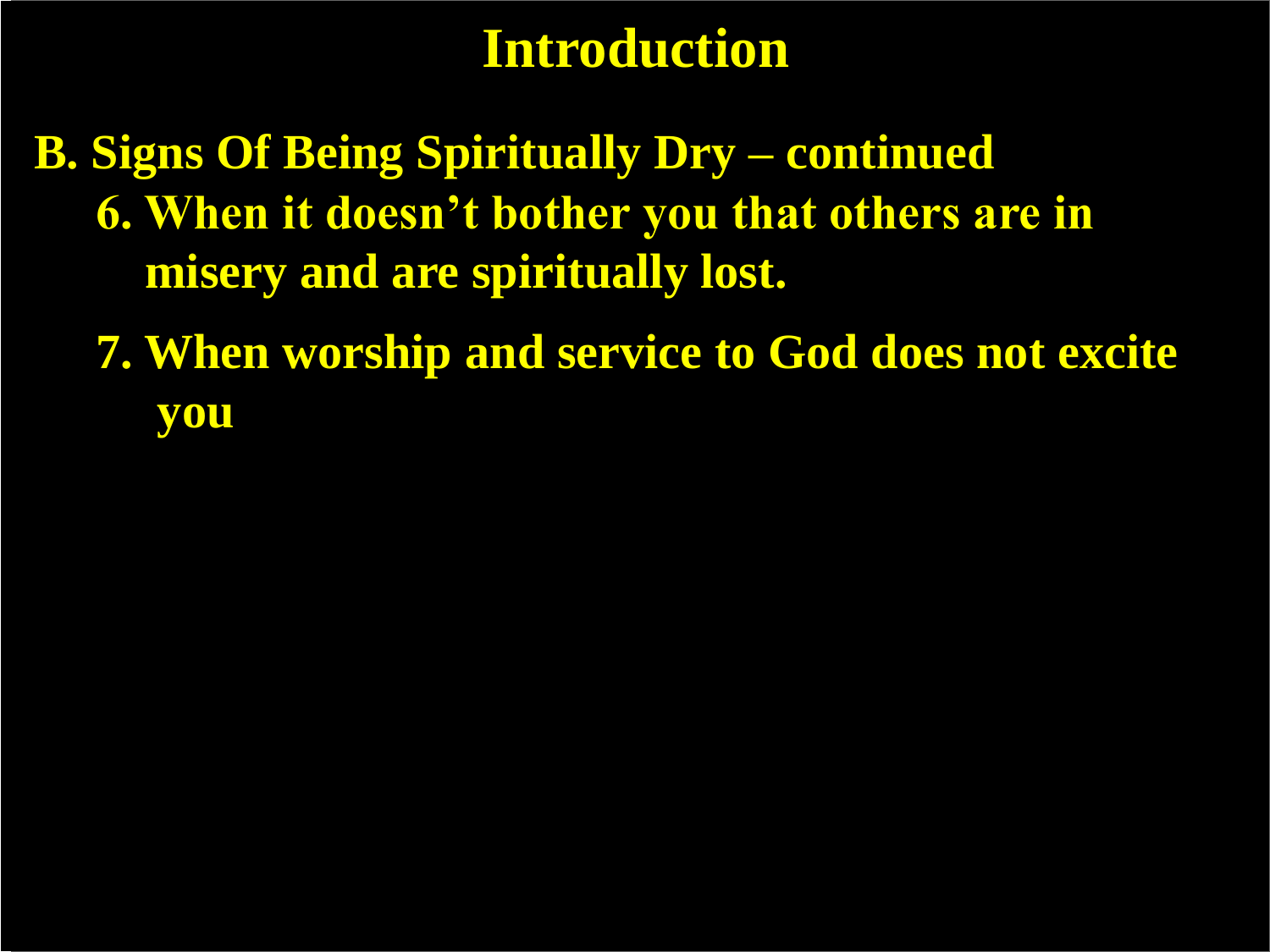**C. Christ's ministry 1. He works where He goes Matthew 9:35 And Jesus went about all the cities and villages, teaching in their synagogues, and preaching the gospel of the kingdom, and healing every sickness and every disease among the people.**

 **2. His words demonstrate God's authority Mark 1:22**

**And they were astonished at his doctrine: for he taught them as one that had authority, and not as the scribes.**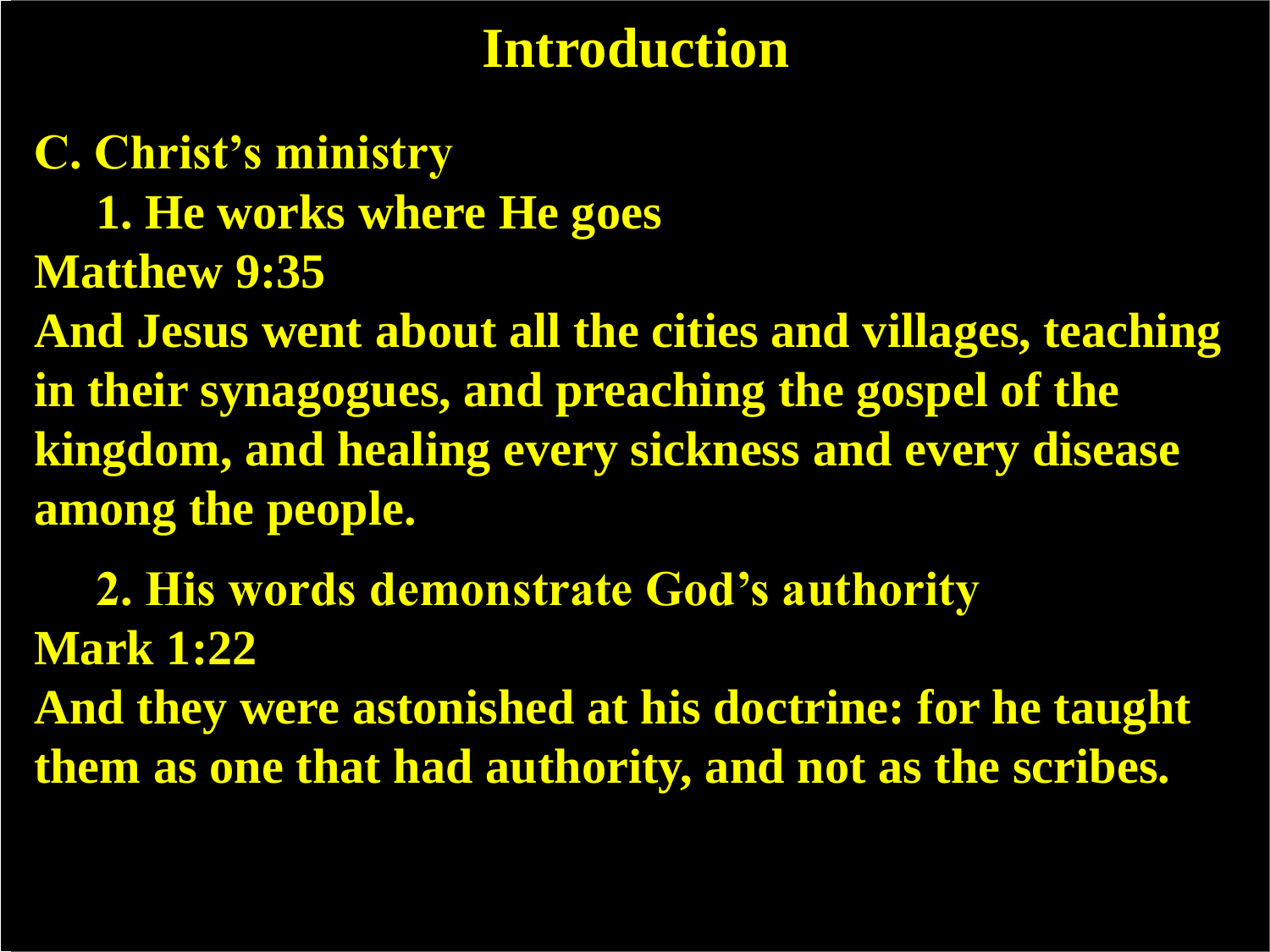**C. Christ's ministry - continued 3. He is the light in the darkness John 1:4-5 4 In him was life; and the life was the light of men. 5 And the light shineth in darkness; and the darkness comprehended it not.**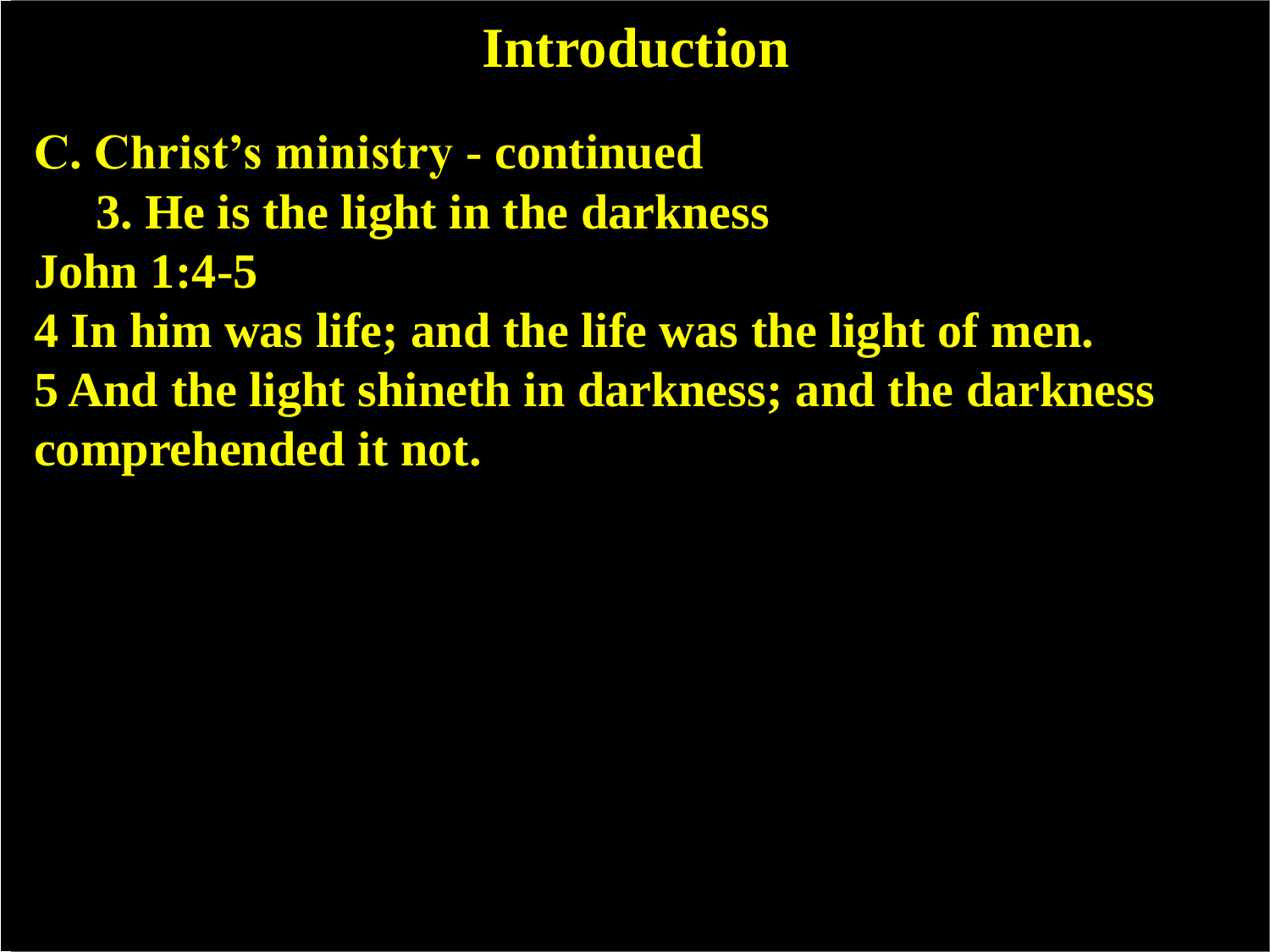### **John 5:1-3**

**1 After this there was a feast of the Jews; and Jesus went up to Jerusalem.**

**2 Now there is at Jerusalem by the sheep market a pool, which is called in the Hebrew tongue Bethesda, having five porches.**

**3 In these lay a great multitude of impotent folk, of blind, halt, withered, waiting for the moving of the water.**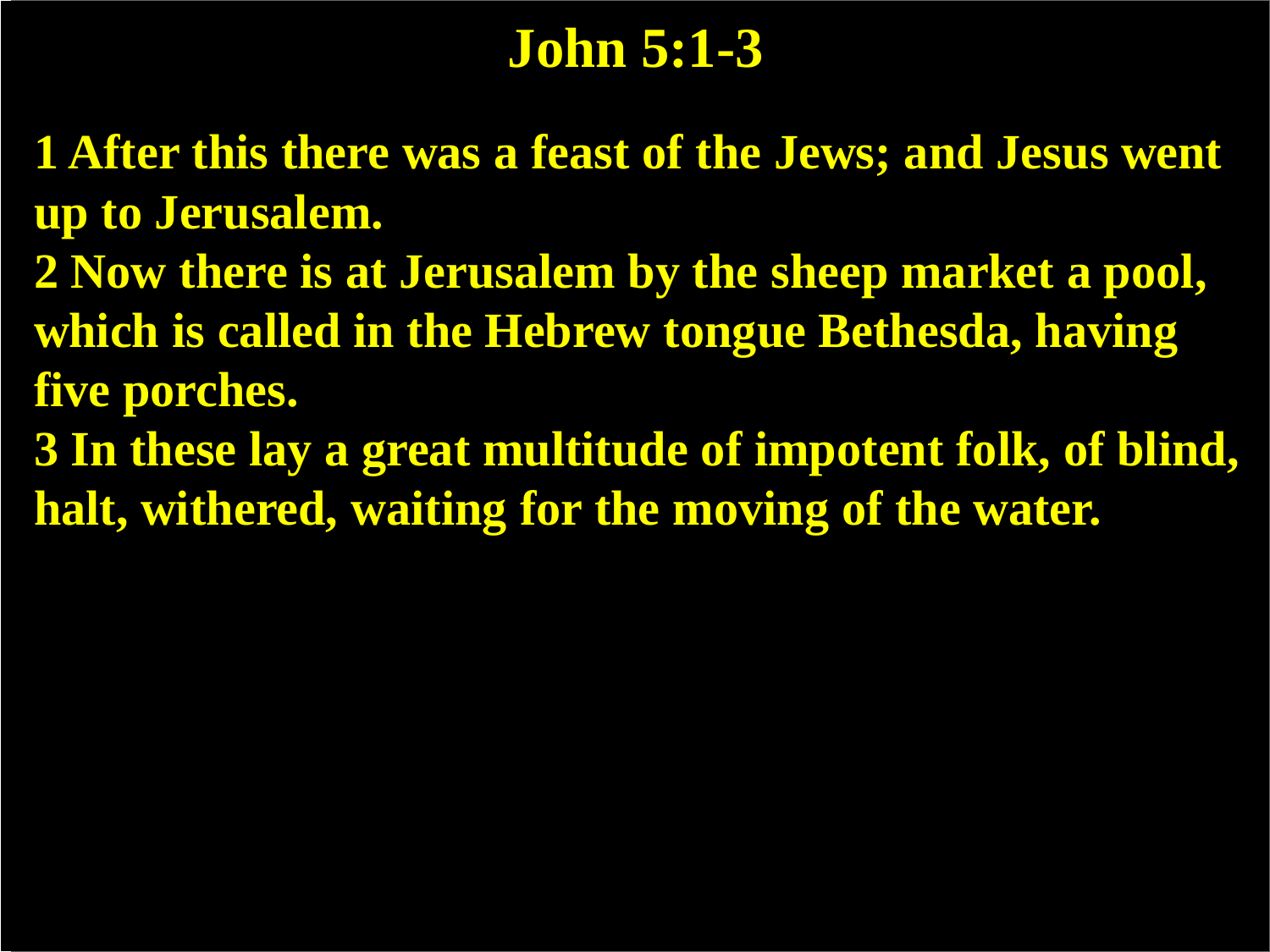**A. The impotent were there Isaiah 1:5 Why should ye be stricken any more? ye will revolt more and more: the whole head is sick, and the whole heart faint.**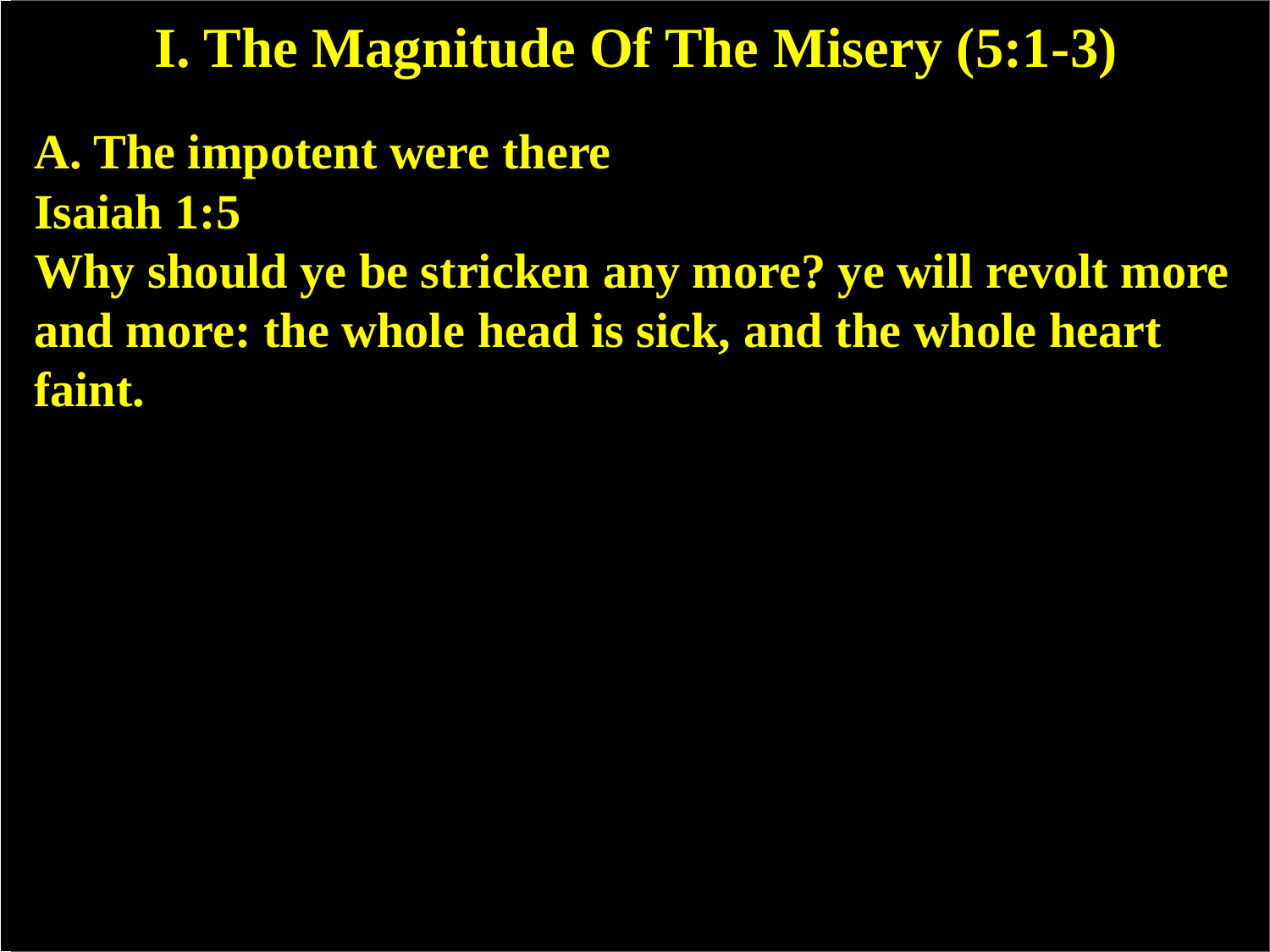**B. The blind were there**

 **1. Spiritual blindness comes from lack of diligence 2 Peter 1:9**

**But he that lacketh these things is blind, and cannot see afar off, and hath forgotten that he was purged from his old sins.**

 **2. Spiritual blindness causes a lack of discernment 1 Corinthians 2:14 But the natural man receiveth not the things of the Spirit of God: for they are foolishness unto him: neither can he know them, because they are spiritually discerned.**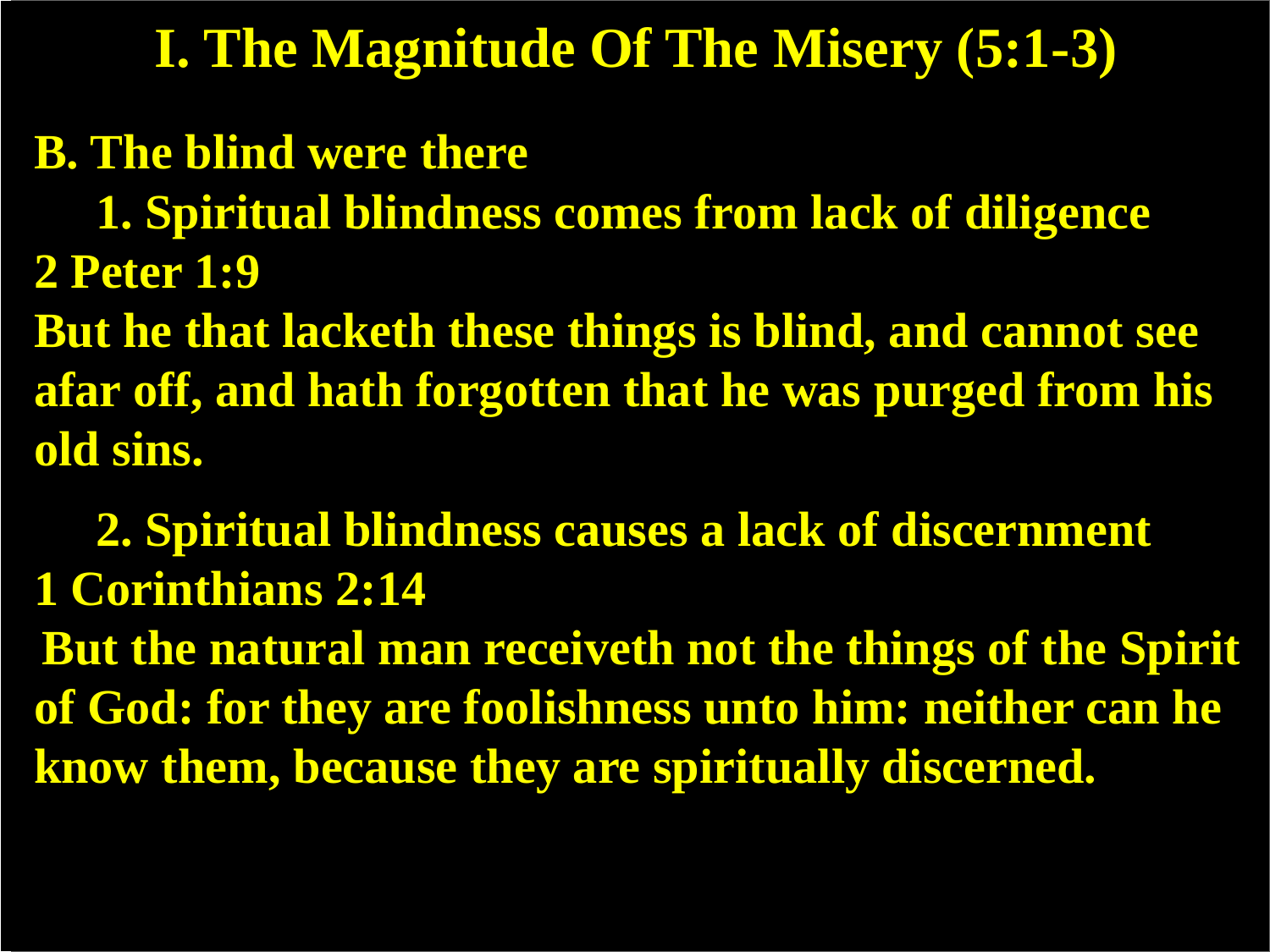**B. The blind were there - continued 3. Spiritual blindness creates a downfall Proverbs 4:19 The way of the wicked is as darkness: they know not at what they stumble.**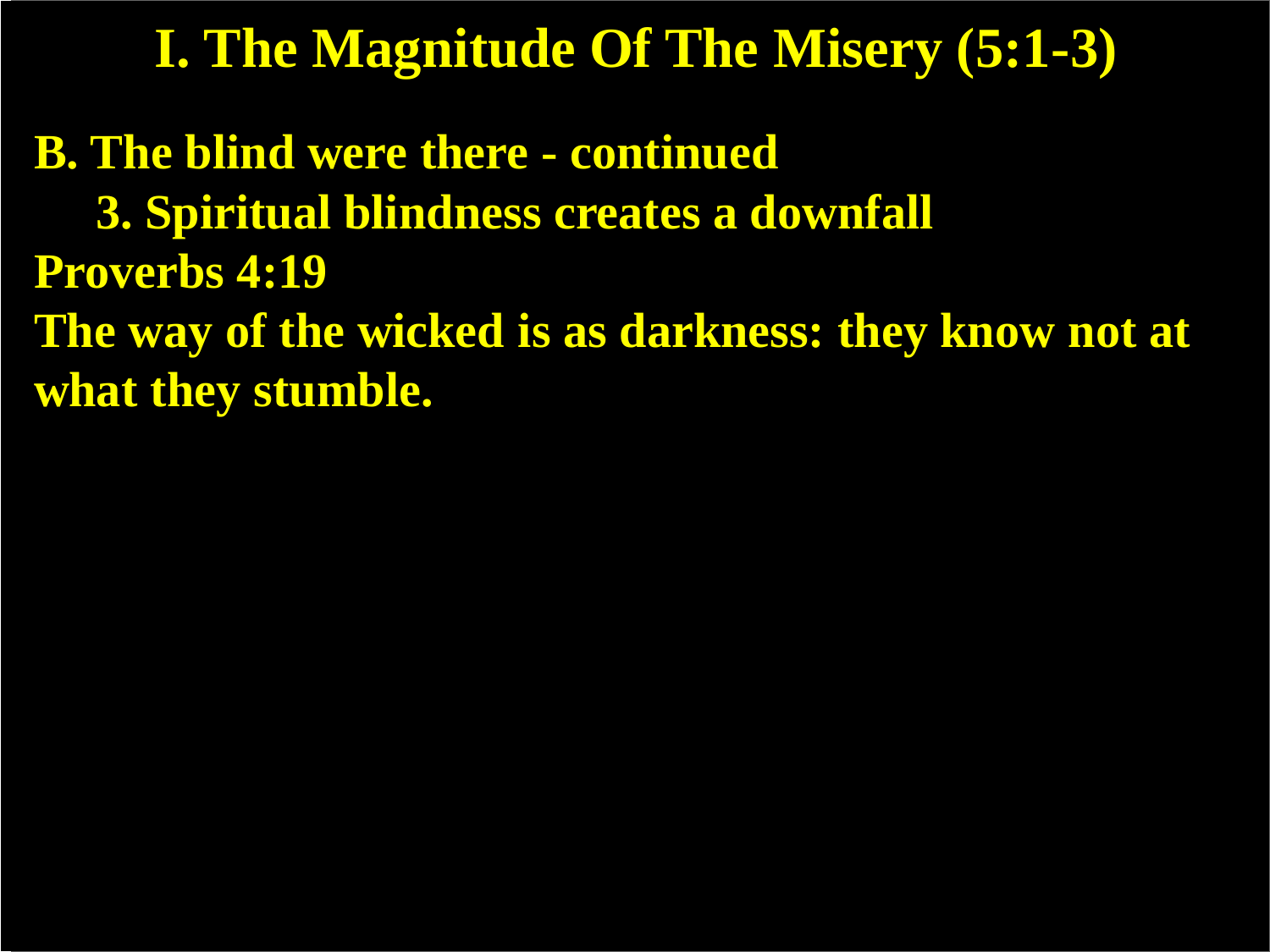**C. The lame were there**

 **1. Cannot stop sin in their lives**

**Titus 1:6**

**They profess that they know God; but in works they deny him, being abominable, and disobedient, and unto every good work reprobate.**

 **2. Cannot stop the slide in their mind**

**1 Timothy 4:1-2**

**1 Now the Spirit speaketh expressly, that in the latter times some shall depart from the faith, giving heed to seducing spirits, and doctrines of devils;**

**2 Speaking lies in hypocrisy; having their conscience seared with a hot iron;**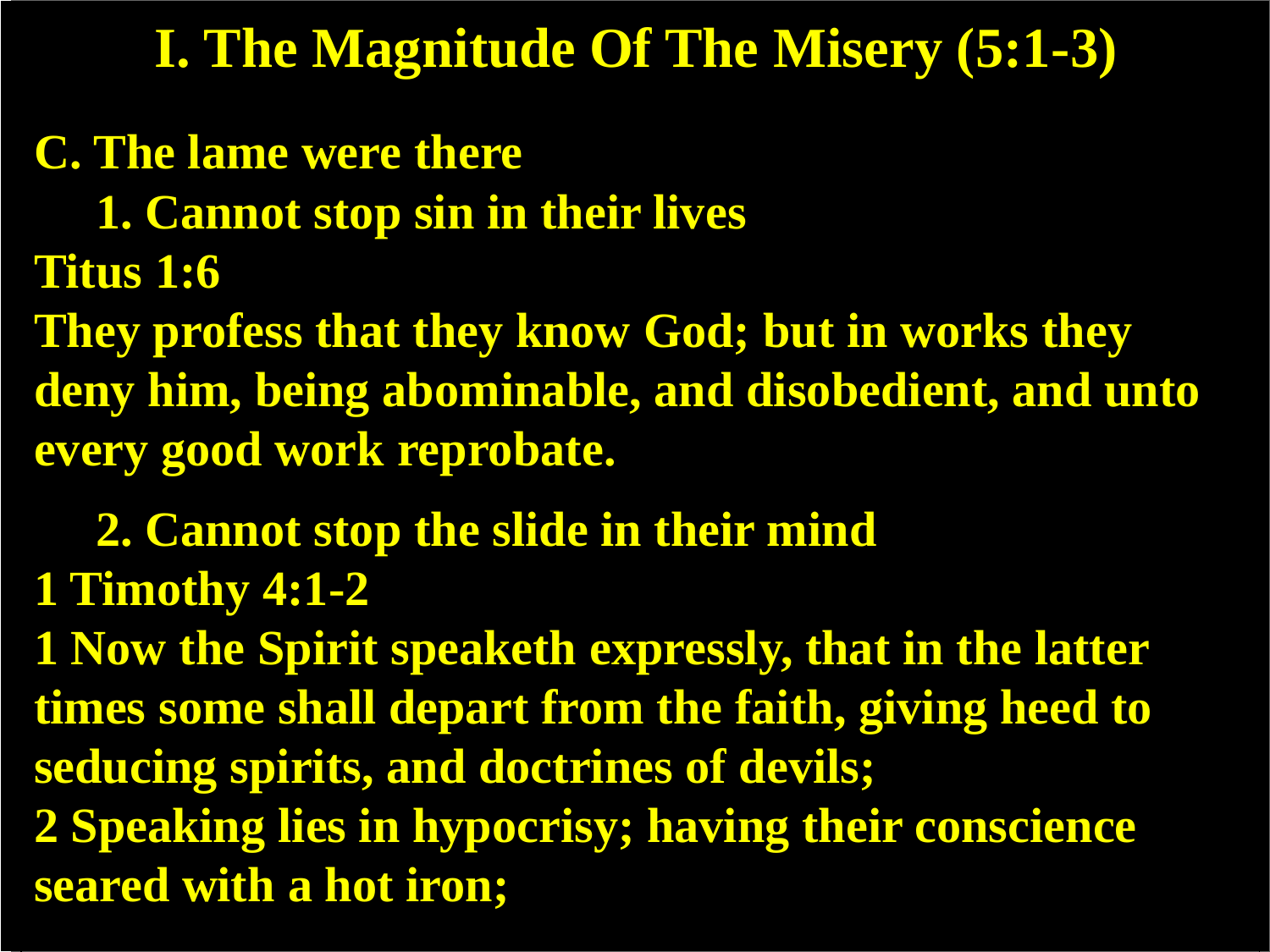**D. The withered (paralyzed) were there Cannot produce spiritual fruit**

**Matthew 13:22**

**He also that received seed among the thorns is he that heareth the word; and the care of this world, and the deceitfulness of riches, choke the word, and he becometh unfruitful.**

**John 15:6**

**If a man abide not in me, he is cast forth as a branch, and is withered; and men gather them, and cast them into the fire, and they are burned.**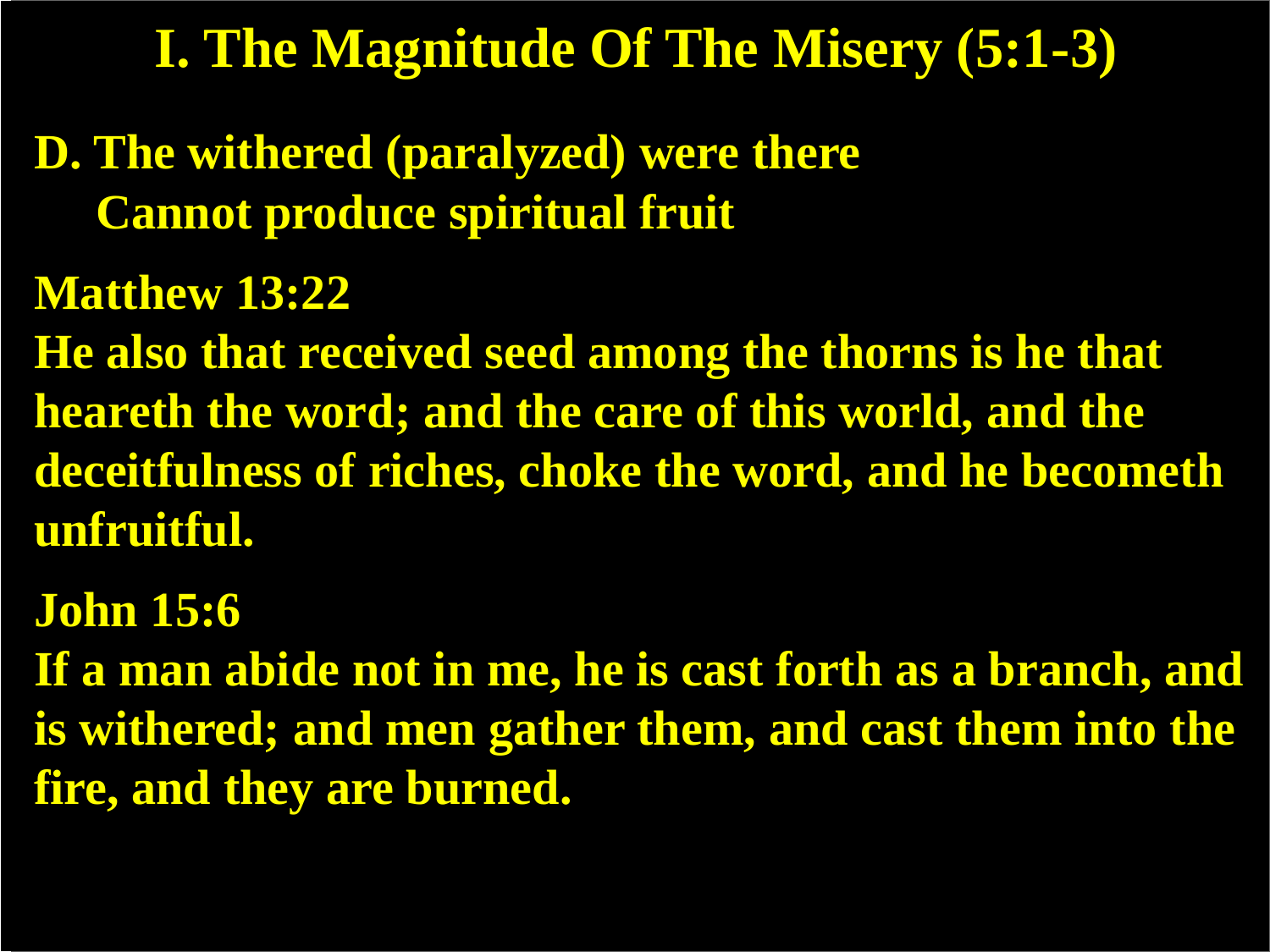#### **II. The Moments During The Misery (5:4-7)**

- **A. The glimpses of God's mercy (vv 4-5) John 5:4-5**
- **4 For an angel went down at a certain season into the pool, and troubled the water: whosoever then first after the troubling of the water stepped in was made whole of whatsoever disease he had.**
- **5 And a certain man was there, which had an infirmity thirty and eight years.**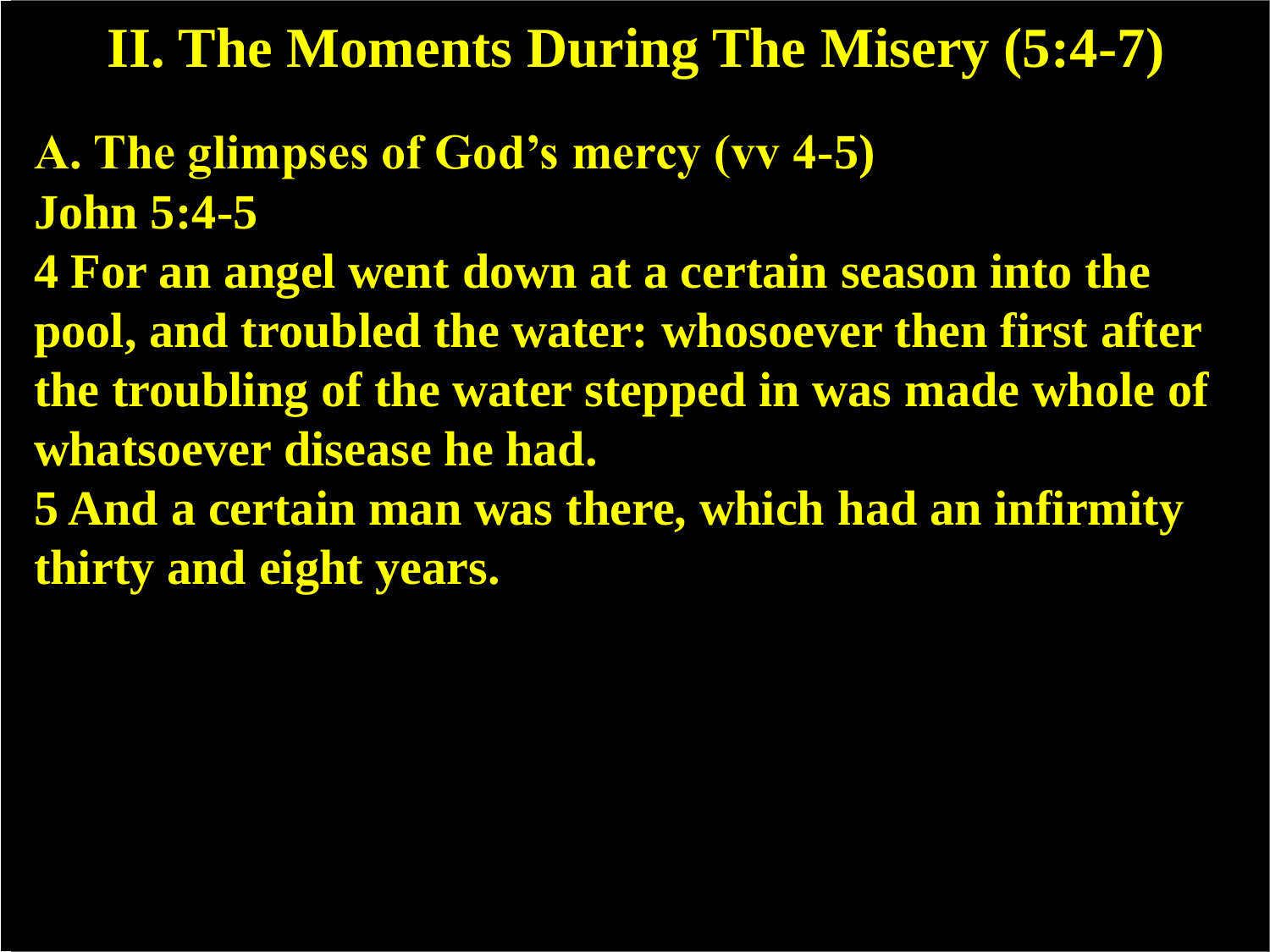#### **II. The Moments During The Misery (5:4-7)**

- **B. The greatness of man's need (vv 6-7) John 5:6-7**
- **6 When Jesus saw him lie, and knew that he had been now a long time** *in that case***, he saith unto him, Wilt thou be made whole?**
- **7 The impotent man answered him, Sir, I have no man, when the water is troubled, to put me into the pool: but**
- **while I am coming, another steppeth down before me.**
	- **1. Noticed by God**
	- **2. Named by God**
	- **3. No man capable to resolve**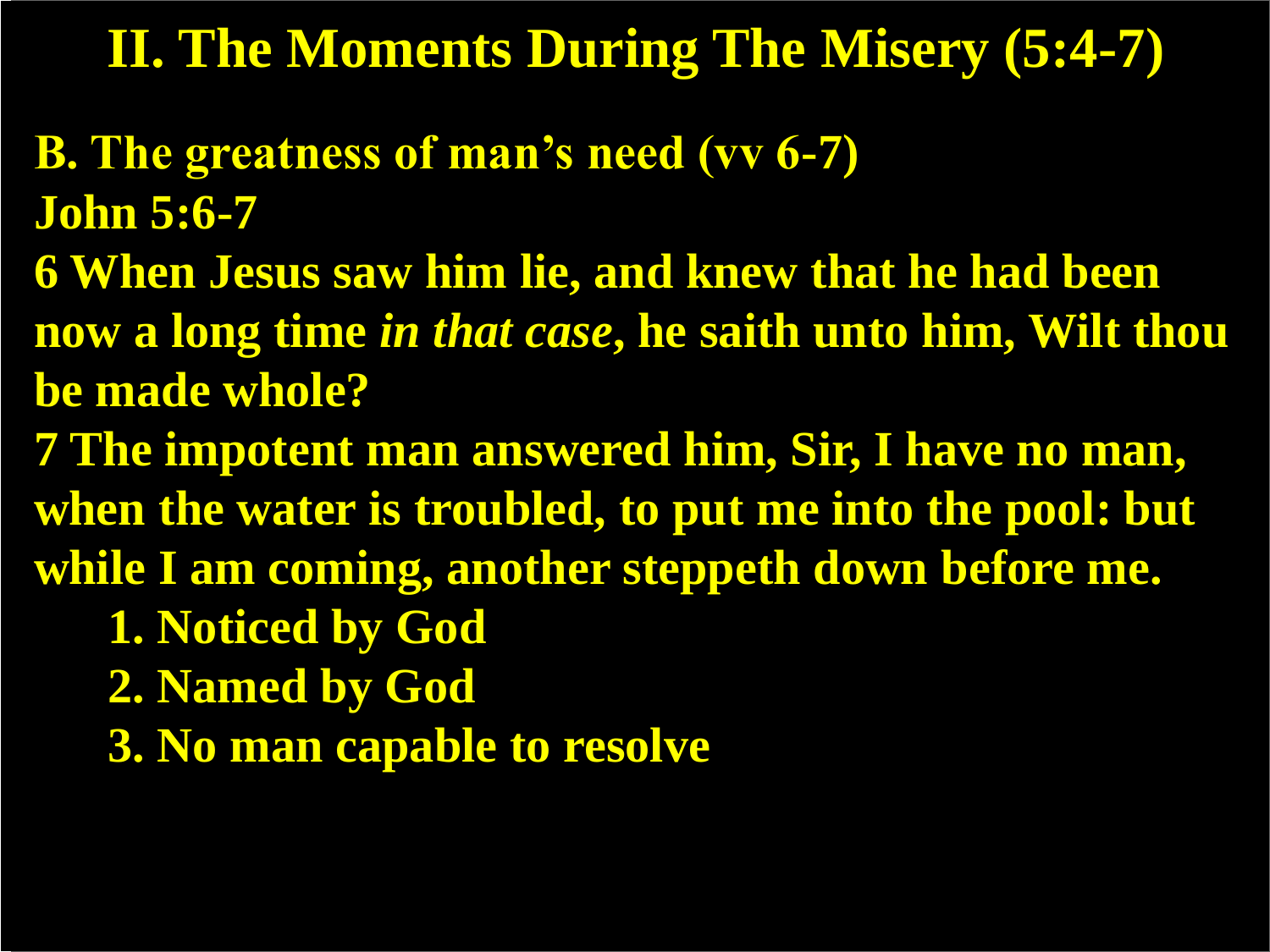#### **John 5:8-9**

**8 Jesus saith unto him, Rise, take up thy bed, and walk. 9 And immediately the man was made whole, and took up his bed, and walked: and on the same day was the sabbath.**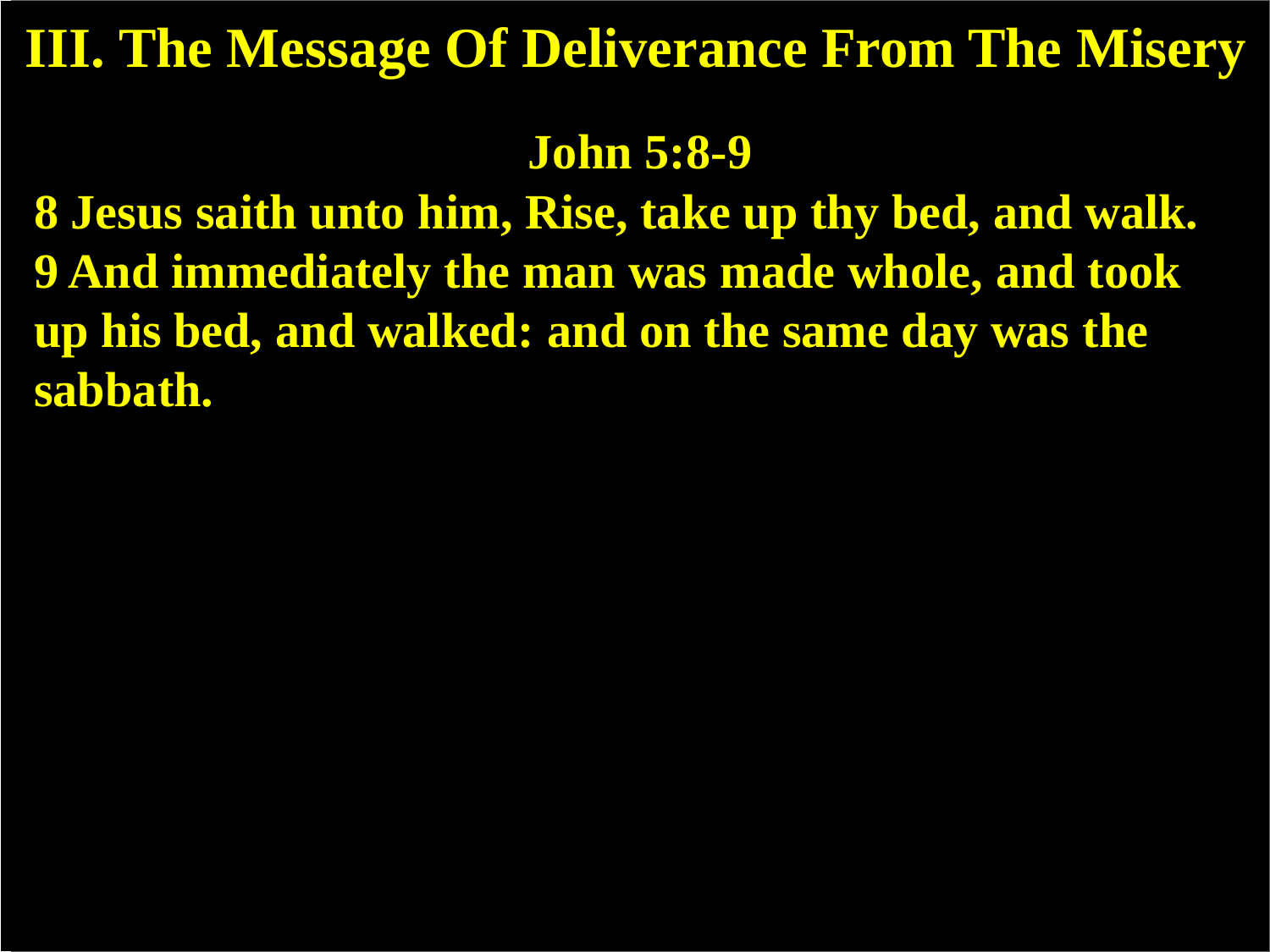- **A. Demonstrate faith in the words of the Deliverer, Christ 1 John 5:4**
- **For whatsoever is born of God overcometh the world: and this is the victory that overcometh the world, even our faith**.
- **B. Determine to forsake the conditions of misery Philippians 3:13**
- **Brethren, I count not myself to have apprehended: but this one thing I do, forgetting those things which are behind, and reaching forth unto those things which are before,**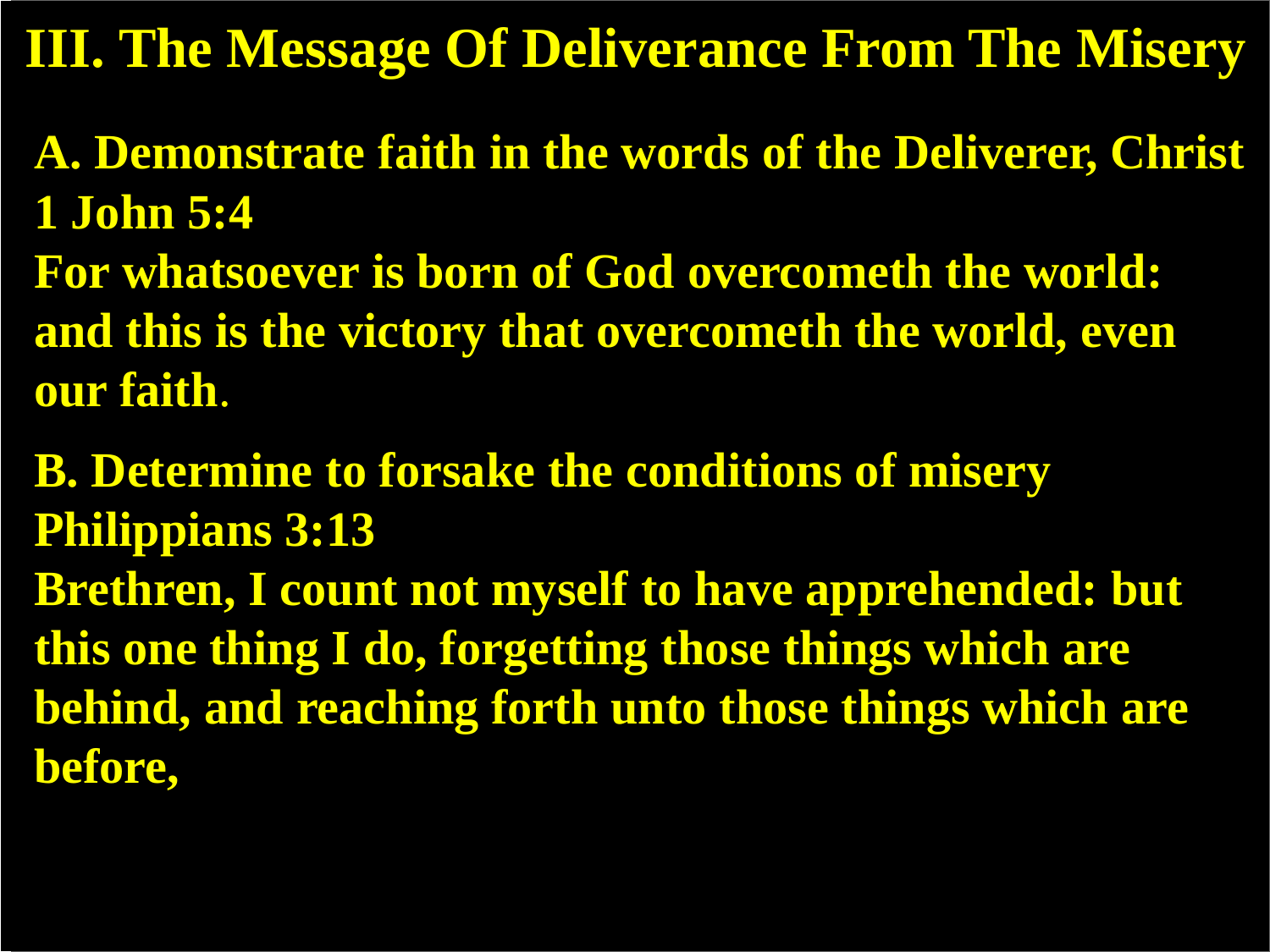**C. Diligently follow the Deliverer 1. Walk in the newness of life Romans 6:4 Therefore we are buried with him by baptism into death: that like as Christ was raised up from the dead by the glory of the Father, even so we also should walk in newness of life.**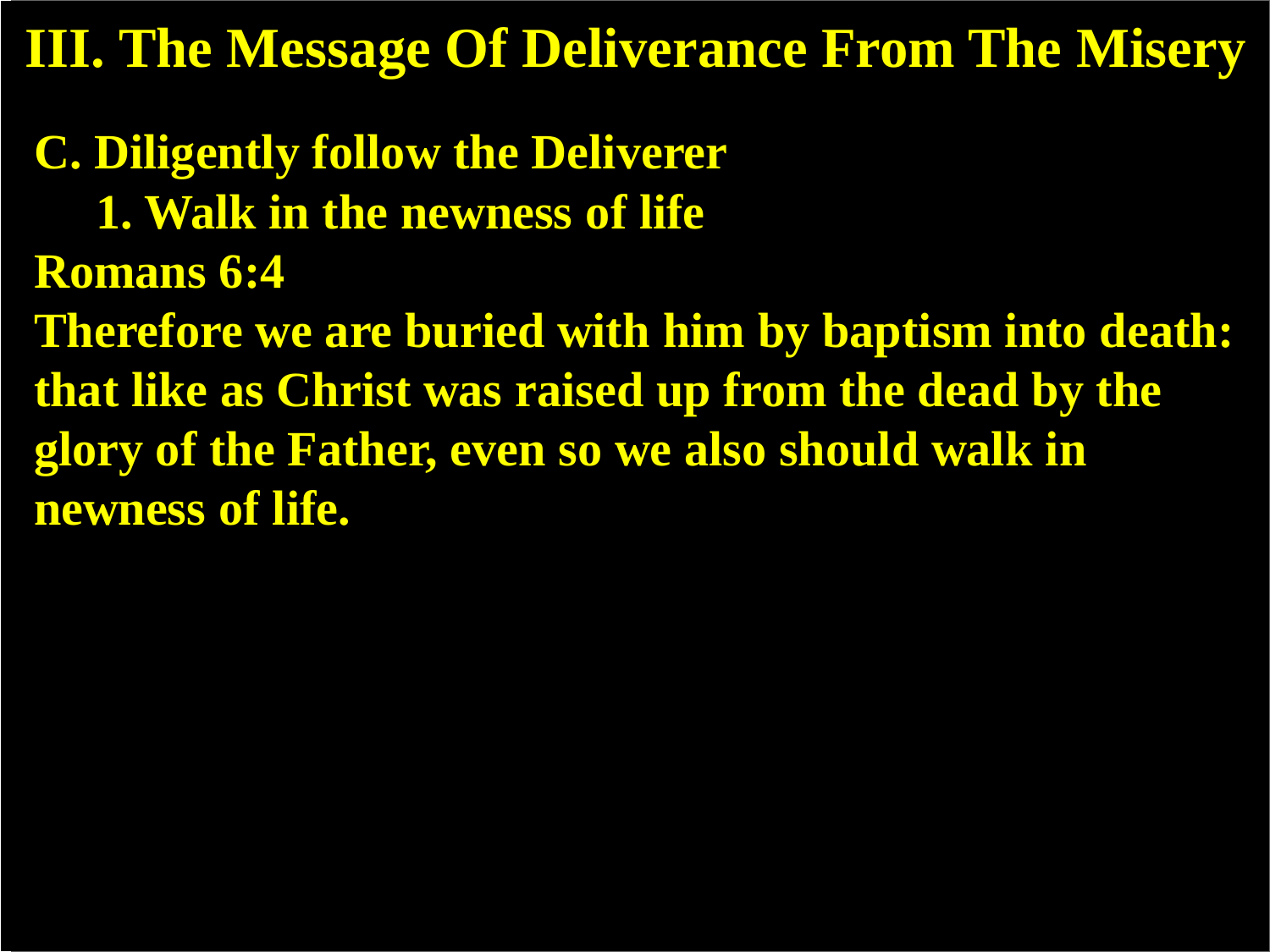- **C. Diligently follow the Deliverer - continued**
	- **2. Withstand the criticism of man**
- **John 5:9-11**
- **9 And immediately the man was made whole, and took up his bed, and walked: and on the same day was the sabbath.**
- **10 The Jews therefore said unto him that was cured, It is the sabbath day: it is not lawful for thee to carry thy bed. 11 He answered them, He that made me whole, the same said unto me, Take up thy bed, and walk.**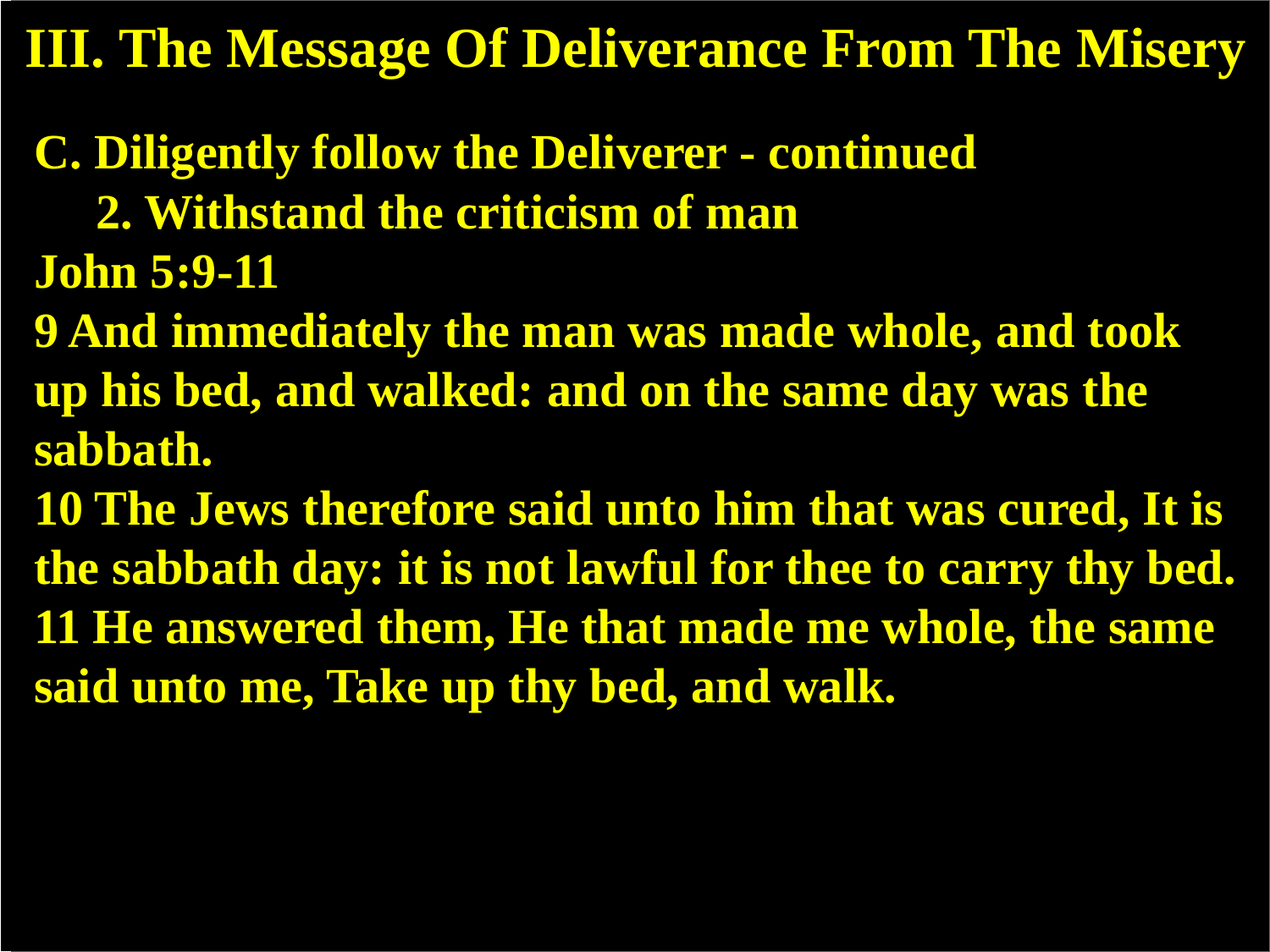**C. Diligently follow the Deliverer - continued 3. Wholly follow the Deliverer**

**John 5:14**

**Afterward Jesus findeth him in the temple, and said unto him, Behold, thou art made whole: sin no more, lest a worse thing come unto thee.**

 **4. Witness your deliverance to others John 5:15 The man departed, and told the Jews that it was Jesus, which had made him whole.**